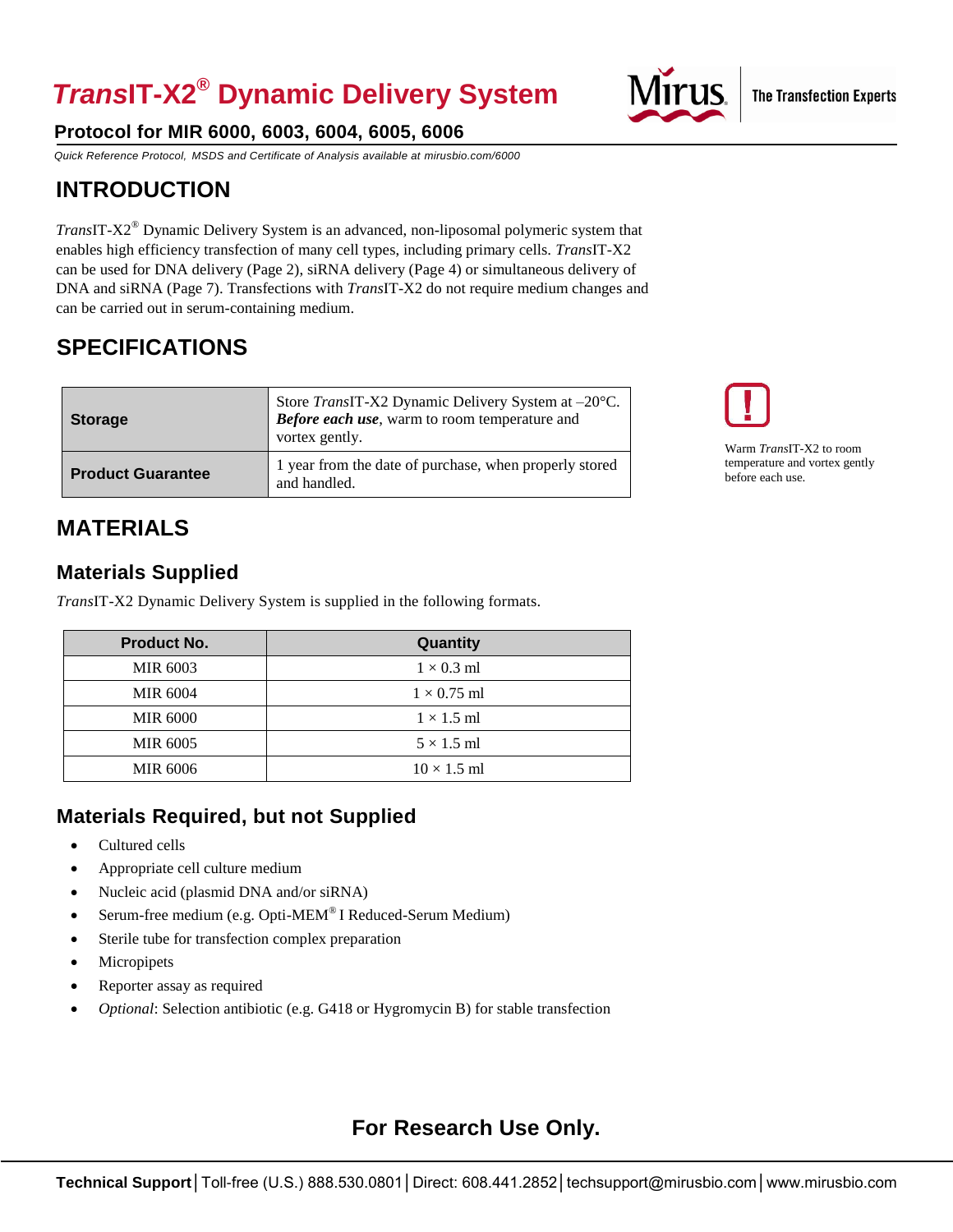

## **BEFORE YOU START: DNA TRANSFECTION**

#### **Important Tips for Optimal Plasmid DNA Transfection**

Optimize reaction conditions for each cell type to ensure successful transfections. The suggestions below yield high efficiency plasmid DNA transfection using the *Trans*IT-X2 Dynamic Delivery System. **Table 1** presents recommended starting conditions depending on culture vessel size.

- **Cell density (% confluence) at transfection.** The recommended cell density for most cell types is  $\geq$  80% confluence. Determine the optimal cell density for each cell type in order to maximize transfection efficiency. Divide the cells 18–24 hours before transfection to ensure that the cells are actively dividing and reach the appropriate cell density at the time of transfection.
- **DNA purity.** Use highly purified, sterile, and contaminant-free DNA for transfection. Plasmid DNA preparations that are endotoxin-free and have  $A_{260/280}$  absorbance ratio of 1.8–2.0 are desirable. DNA prepared using miniprep kits is not recommended as it might contain high levels of endotoxin. We recommend using MiraCLEAN® Endotoxin Removal Kit (MIR 5900) to remove endotoxin from your DNA preparation.
- **Ratio of** *Trans***IT-X2 to DNA.** Determine the best *Trans*IT-X2:DNA ratio for each cell type. Start with 3 µl of *Trans*IT-X2 per 1 µg of DNA. Vary the amount of *Trans*IT-X2 from 2–6 µl per 1 µg DNA to find the optimal ratio. **Table 1** provides recommended starting conditions based on cell culture vessel size.



**NOTE:** Optimal starting conditions for many cell types can be found using our online transfection database, Reagent Agent<sup>®</sup> [\(www.mirusbio.com/ra\)](http://www.mirusbio.com/ra).

- **Complex formation conditions.** Prepare *Trans*IT-X2:DNA complexes in serum-free growth medium. Mirus recommends Opti-MEM I Reduced-Serum Medium.
- **Cell culture conditions.** Culture cells in the appropriate medium, with or without serum. There is no need to perform a medium change to remove the transfection complexes.
- **Presence of antibiotics.** Antibiotics may inhibit transfection complex formation and therefore should be excluded from the complex formation step. Transfection complexes can be added directly to cells grown in complete culture medium containing serum and low levels of antibiotics (0.1–1X final concentration of penicillin/streptomycin mixture).
- **Post-transfection incubation time.** Determine the best incubation time post-transfection for each cell type. The optimal incubation time is generally 24–72 hours, but will vary depending on the goal of the experiment, nature of the plasmid used, and cell doubling time.

**Table 1.** Recommended starting conditions for DNA transfections with *Trans*IT-X2 Dynamic Delivery System

| <b>Culture vessel</b>       | 96-well<br>plate       | 48-well<br>plate   | 24-well<br>plate   | 12-well<br>plate | 6-well<br>plate | $10$ -cm<br>dish   | <b>T75</b><br>flask |
|-----------------------------|------------------------|--------------------|--------------------|------------------|-----------------|--------------------|---------------------|
| Surface area                | $0.35$ cm <sup>2</sup> | $1.0 \text{ cm}^2$ | $1.9 \text{ cm}^2$ | 3.8 $cm2$        | 9.6 $cm2$       | 59 cm <sup>2</sup> | 75 cm <sup>2</sup>  |
| Complete growth<br>medium   | $92 \mu l$             | $263$ µl           | $0.5$ ml           | $1.0$ ml         | $2.5$ ml        | $15.5$ ml          | $19.7$ ml           |
| Serum-free medium           | 9 µl                   | $26 \mu l$         | $50 \mu l$         | $100 \mu l$      | $250$ µl        | $1.5$ ml           | $1.9$ ml            |
| DNA $(1 \mu g/\mu l$ stock) | $0.1$ µl               | $0.26$ µl          | $0.5$ µl           | $1 \mu l$        | $2.5$ µl        | $15 \mu l$         | $19$ µl             |
| $TransIT-X2$                | $0.3$ µl               | $0.78$ µl          | $1.5 \mu l$        | $3 \mu l$        | $7.5$ µl        | $45 \mu l$         | $57 \mu l$          |



*Do not* use DNA prepared using miniprep kits for transfection.



*Do not* use serum or antibiotics in the medium during transfection complex formation.



Surface areas are based on Greiner tissue culture plates and Falcon 10-cm dishes and T75 flasks. All volumes given are per well (or per dish) for a given culture vessel.

If small volumes of *Trans*IT-X2 need to be pipetted, dilute the reagent in serum-free medium before each use to avoid pipetting errors. *Do not* store diluted *Trans*IT-X2.

Page 2 of 13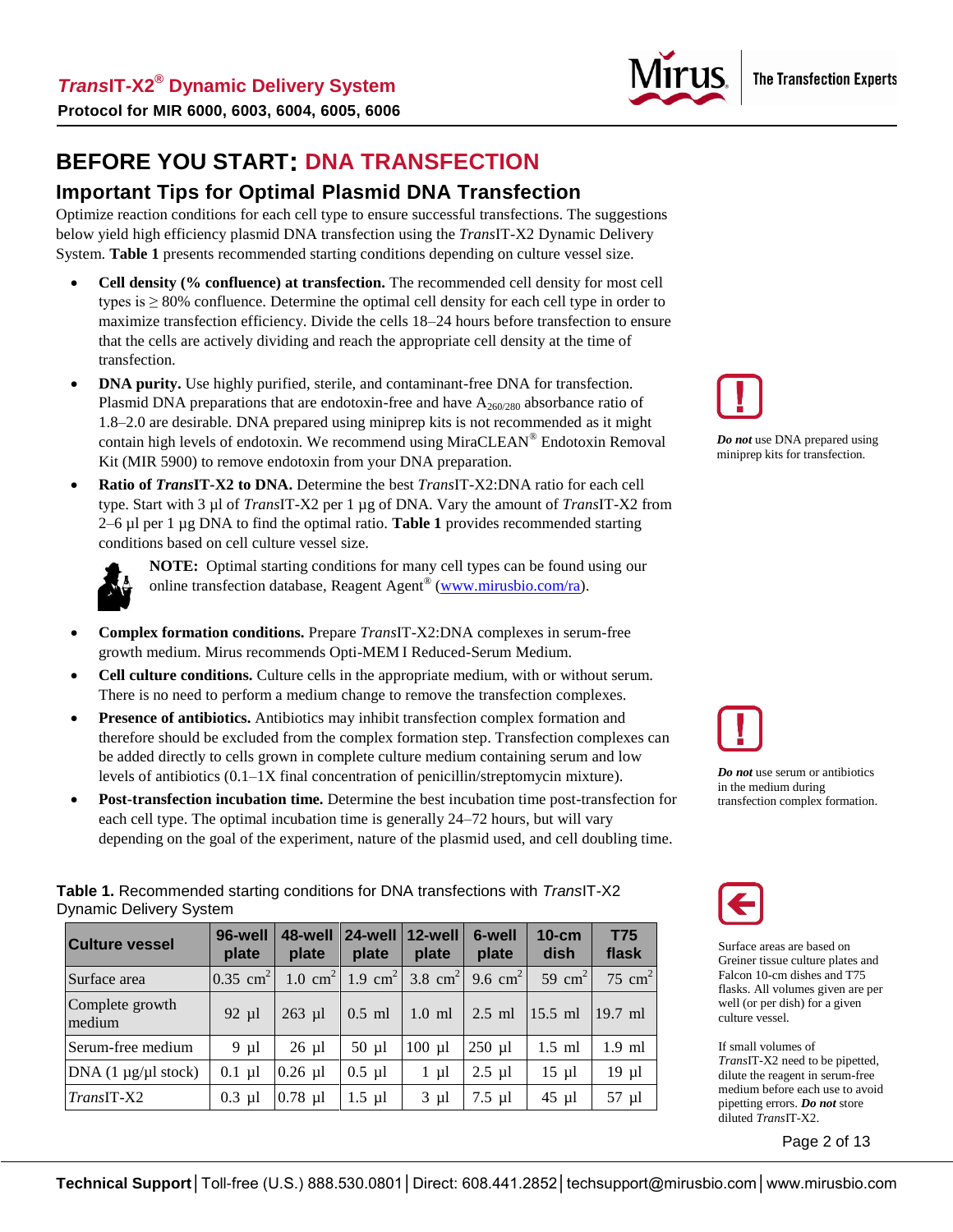

## **PLASMID DNA TRANSFECTION PROTOCOL**

The following procedure describes how to perform plasmid DNA transfections using the *Trans*IT-X2 Dynamic Delivery System in 6-well plates. The surface areas of other culture vessels are different and transfections must be scaled accordingly. Appropriately increase or decrease the amounts of serum free medium, *Trans*IT-X2, DNA and complete culture medium based on the surface area of the cell culture vessel (please refer to **Table 1** on Page 2).

#### **Transient Plasmid DNA Transfection Protocol per Well of a 6-Well**

#### **Plate**

#### **A. Plate cells**

1. Approximately 18–24 hours before transfection, plate cells in 2.5 ml complete growth medium per well in a 6-well plate. For most cell types, cultures should be  $\geq 80\%$ confluent at the time of transfection.

For *adherent cells:* Plate cells at a density of  $0.8-3.0 \times 10^5$  cells/ml.

For suspension cells: Plate cells at a density of  $2.5-5.0 \times 10^5$  cells/ml.

2. Incubate cell cultures overnight.

#### **B. Prepare** *Trans***IT-X2:DNA complexes (Immediately before transfection)**

- 1. Warm *Trans*IT-X2 to room temperature and vortex gently before using.
- 2. Place 250 µl of Opti-MEM I Reduced-Serum Medium in a sterile tube.
- 3. Add 2.5  $\mu$ g (2.5  $\mu$ l of a 1  $\mu$ g/ $\mu$ l stock) plasmid DNA.
- 4. Pipet gently to mix completely.
- 5. Add 7.5 µl *Trans*IT-X2 to the diluted DNA mixture. For further optimization of your cell type, test additional amounts of *Trans*IT-X2 (please refer to "Before You Start" on Page 2).
- 6. Pipet gently to mix completely.
- 7. Incubate at room temperature for 15–30 minutes to allow sufficient time for complexes to form.

#### **C. Distribute the complexes to cells in complete growth medium**

- 1. Add the *Trans*IT-X2:DNA complexes (prepared in Step B) drop-wise to different areas of the wells.
- 2. Gently rock the culture vessel back-and-forth and from side-to-side to evenly distribute the *Trans*IT-X2:DNA complexes.
- 3. Incubate for 24–72 hours. It is not necessary to replace the complete growth medium with fresh medium.
- 4. Harvest cells and assay as required.

**Note:** For generating stable cell transfectants, passage cells 48–72 hours post-transfection in complete growth medium containing appropriate selection antibiotics such as G418 or Hygromycin B. Maintain selection for 1-2 weeks to allow for selection of cells that have undergone stable integration of DNA.



Reverse transfection protocol for high throughput screening available at: <http://www.mirusbio.com/hts>



Divide cultured cells 18–24 hours before transfection to ensure active cell division at the time of transfection.



Warm *Trans*IT-X2 to room temperature and vortex gently before each use.



There is no need to change culture medium after transfection. If required, perform a medium change at least 4 hours post-transfection.

Transfection complexes, visualized as small particles, are sometimes observed following transfection. The complexes are not toxic to cells and do not impact transfection efficiency or transgene expression.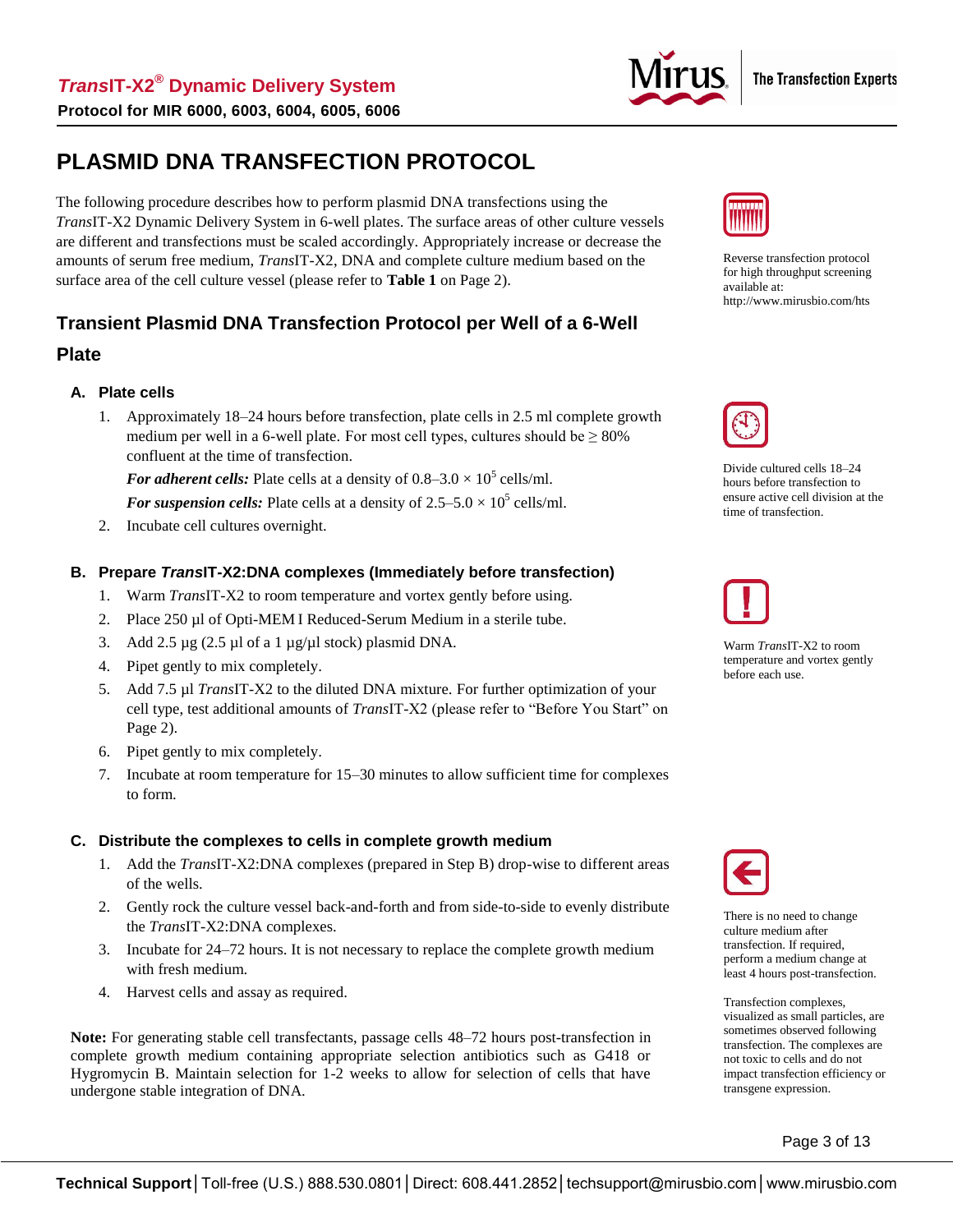

## **BEFORE YOU START: siRNA TRANSFECTION**

## **Important Tips for Optimal siRNA Transfection**

Optimize reaction conditions for each cell type to ensure successful transfections. The suggestions below yield high efficiency knockdown of target gene expression using the *Trans*IT-X2 Dynamic Delivery System. Please refer to **Table 2** on Page 5 for recommended starting conditions depending on culture vessel size.

- **Cell density (% confluence) at transfection.** The recommended cell density for most cell types is  $\geq$  80% confluence. Determine the optimal cell density for each cell type in order to maximize transfection efficiency. Divide the cells 18–24 hours before transfection to ensure that the cells are actively dividing and reach the appropriate cell density at the time of transfection.
- **Volume of** *Trans***IT-X2.** Each cell type responds differently to a given transfection reagent. As a starting point, test 7.5 µl of *Trans*IT-X2 per well of a 6-well plate. For further optimization, test three amounts of *Trans*IT-X2, e.g. 5 µl, 7.5 µl, and 10 µl per well of a 6-well plate.



**NOTE:** Optimal starting conditions for many cell types can be found using our online transfection database, Reagent Agent<sup>®</sup> [www.mirusbio.com/ra.](http://www.mirusbio.com/ra)

- **siRNA dilution**. Dilute siRNA using the manufacturer's recommended buffer. Alternatively, use 100 mM NaCl in 50 mM Tris, pH 7.5, made with RNase-free water. **Do not** use water alone to dilute siRNA, as this may result in denaturation of the siRNA at low concentrations.
- **siRNA concentration.** siRNA used for transfection should be highly pure, sterile, and the correct sequence. Depending on the type of experiment, the optimal final siRNA concentration for transfection is typically within the range of 10–50 nM. As a starting point, we recommend 25 nM siRNA (final concentration in well).
- **Proper controls.** Mirus recommends transfecting a non-targeting or nonsense siRNA control sequence to verify that the gene expression knockdown or phenotype is attributed to the gene-specific siRNA. Additionally, independent transfection of multiple siRNA sequences targeting a given gene minimizes the possibility that the observed phenotype is due to off-target effects.
- **Complex formation conditions.** Prepare *Trans*IT-X2:siRNA complexes in serum-free growth medium. Mirus recommends Opti-MEM I Reduced-Serum Medium.
- **Cell culture conditions.** Culture cells in the appropriate medium, with or without serum. There is no need to perform a medium change to remove the transfection complexes**.**  *Trans*IT-X2 yields improved transfection efficiencies when transfections are performed in complete growth medium (instead of serum-free medium) without a post-transfection medium change.
- **Presence of antibiotics.** Antibiotics will inhibit transfection complex formation and therefore should be excluded from the complex formation step. Transfection complexes can be added to cells grown in complete culture medium containing low levels of antibiotics (0.1–1X final concentration of penicillin/streptomycin mixture).
- **Transfection incubation time.** The optimal incubation time can be determined empirically by testing a range from 24–72 hours post-transfection, depending on the stability of the target mRNA and its encoded protein. When quantifying knockdown efficiencies at the mRNA level, assaying at 24 hours post-transfection is often sufficient. When quantifying knockdown efficiencies at the protein level, longer post-transfection incubation may be necessary particularly if the target protein has a long cellular half-life.



Lower cell densities may be necessary when post-transfection incubation times are greater than 48 hours. At lower cell densities , less *Trans*IT-X2 may be required.



*Do not* use serum or antibiotics in the medium during transfection complex formation.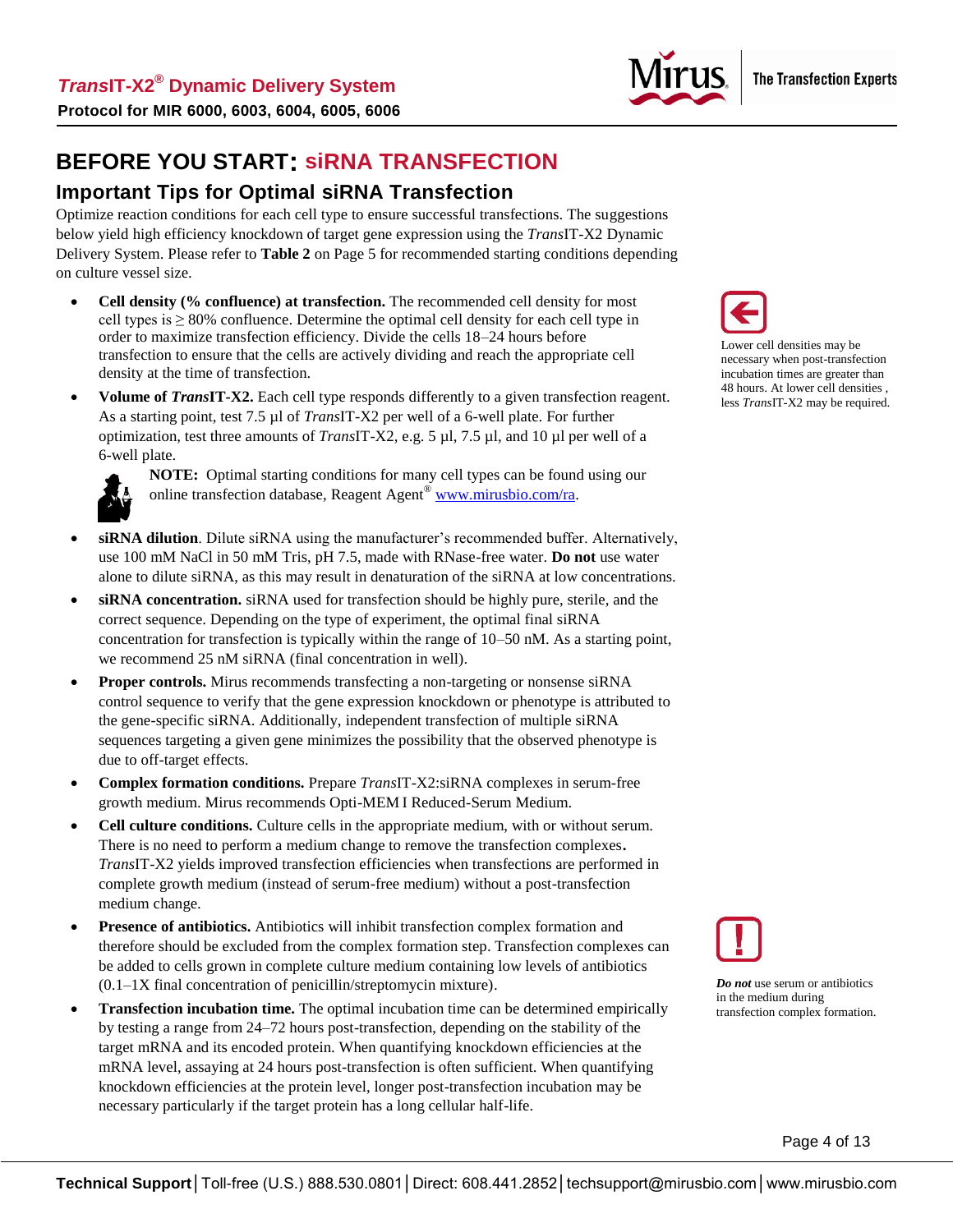

## **siRNA TRANSFECTION PROTOCOL**

The following procedure describes how to perform siRNA transfections using the *Trans*IT-X2 Dynamic Delivery System in 6-well plates. The surface areas of other culture vessels are different and transfections must be scaled accordingly. Appropriately increase or decrease the amounts of serum free medium, *Trans*IT-X2, siRNA and complete culture medium based on the surface area of the cell culture vessel (please refer to **Table 2**).

**Table 2:** Recommended starting conditions for siRNA transfection with *Trans*IT-X2 Dynamic Delivery System

| <b>Culture vessel</b>                   | 96-well<br>plate       | 48-well<br>plate   | 24-well<br>plate | 12-well<br>plate | 6-well<br>plate | $10$ -cm<br>dish | <b>T75</b><br>flask |
|-----------------------------------------|------------------------|--------------------|------------------|------------------|-----------------|------------------|---------------------|
| Surface area                            | $0.35$ cm <sup>2</sup> | $1.0 \text{ cm}^2$ | 1.9 $cm2$        | 3.8 $cm2$        | 9.6 $cm2$       | 59 $cm2$         | 75 $cm2$            |
| Complete growth<br>medium               | $92 \mu l$             | $263$ µl           | $0.5$ ml         | $1.0$ ml         | $2.5$ ml        | $15.5$ ml        | 19.7 ml             |
| Serum-free<br>medium                    | $9 \mu l$              | $26 \mu l$         | $50 \mu l$       | $100 \mu l$      | $250$ µl        | $1.5$ ml         | $1.9$ ml            |
| $siRNA(10 \mu M)$<br>stock) 25 nM final | $0.25$ µl              | $0.7$ µl           | $1.4 \mu l$      | $2.8$ µl         | $6.8$ µl        | 42.5 $\mu$ 1     | $54 \mu l$          |
| <i>TransIT-X2</i>                       | $0.3$ µl               | $0.78$ µl          | $1.5 \mu l$      | $3 \mu l$        | $7.5$ µl        | $45 \mu l$       | 57 µl               |

#### **Transient siRNA Transfection Protocol per Well of a 6-Well Plate**

#### **A. Plate cells**

1. Approximately 18–24 hours before transfection, plate cells using the following guidelines. For most cell types, cultures should be  $\geq 80\%$  confluent at the time of transfection.

For *adherent cells:* Plate cells at a density of  $0.8-3.0 \times 10^5$  cells/ml.

For suspension cells: Plate cells at a density of  $2.5-5.0 \times 10^5$  cells/ml.

2. Incubate the cell cultures overnight.

#### **B. Prepare** *Trans***IT-X2:siRNA complexes (Immediately before transfection)**

- 1. Warm *Trans*IT-X2 to room temperature and vortex gently before using.
- 2. Place 250 µl of Opti-MEM I Reduced-Serum Medium in a sterile tube.
- 3. Add 6.8 µl of a 10 µM siRNA stock solution (25 nM final concentration per well). Pipet gently to mix completely.
- 4. Add 7.5 µl of *Trans*IT-X2. Pipet gently to mix completely. For further optimization of your cell type, test additional amounts of *Trans*IT-X2 (please refer to "Before You Start" on Page 4).
- 5. Incubate at room temperature for 15–30 minutes to allow sufficient time for complexes to form.



Reverse transfection protocol for high throughput screening available at: <http://www.mirusbio.com/hts>



Surface areas are based on Greiner tissue culture plates and Falcon 10-cm dishes and T75 flasks. All volumes given are per well (or per dish) for a given culture vessel.

If small volumes of *Trans*IT-X2 need to be pipetted, dilute the reagent in serum-free medium before each use to avoid pipetting errors. *Do not* store diluted *Trans*IT-X2.



Warm *Trans*IT-X2 to room temperature and vortex gently before each use.

Page 5 of 13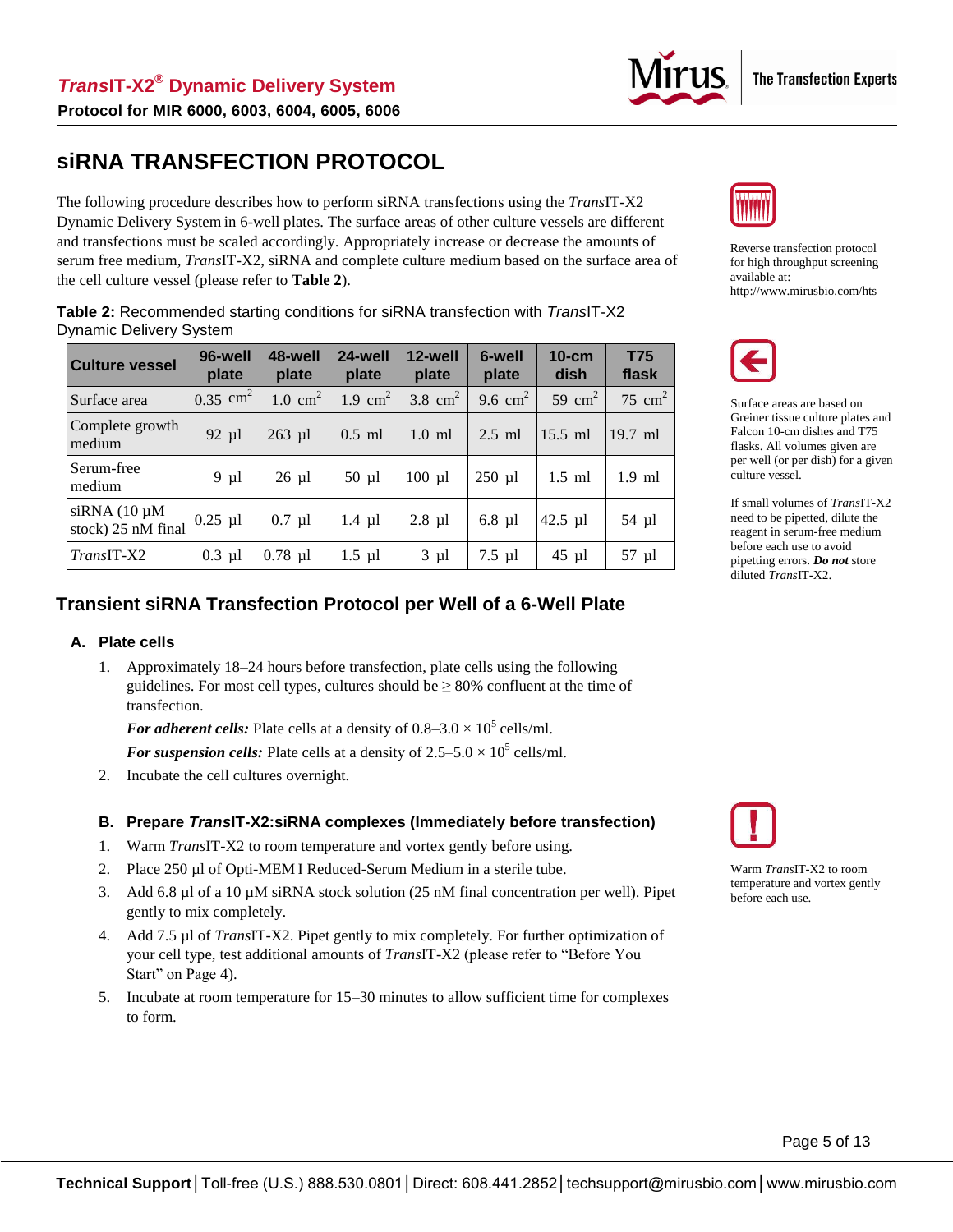

#### **C. Distribute the complexes to cells in complete growth medium**

- 1. Add the *Trans*IT-X2:siRNA complexes (prepared in Step B) drop-wise to different areas of the wells.
- 2. Gently rock the culture vessel back-and-forth and from side-to-side to evenly distribute the *Trans*IT-X2:siRNA complexes.
- 3. Incubate for 24–72 hours or as required. It is not necessary to replace the complete growth medium with fresh medium.
- 4. Harvest cells and assay for knockdown of target gene expression.



There is no need to change culture medium after transfection. If required, perform a medium change at least 4 hours post-transfection.

When quantifying knockdown efficiencies at the mRNA level, assaying at 24 hours post transfection is often sufficient. When quantifying knockdown efficiencies at the protein level, longer post transfection incubation may be necessary, particularly if the target protein has a long cellular half-life.

Page 6 of 13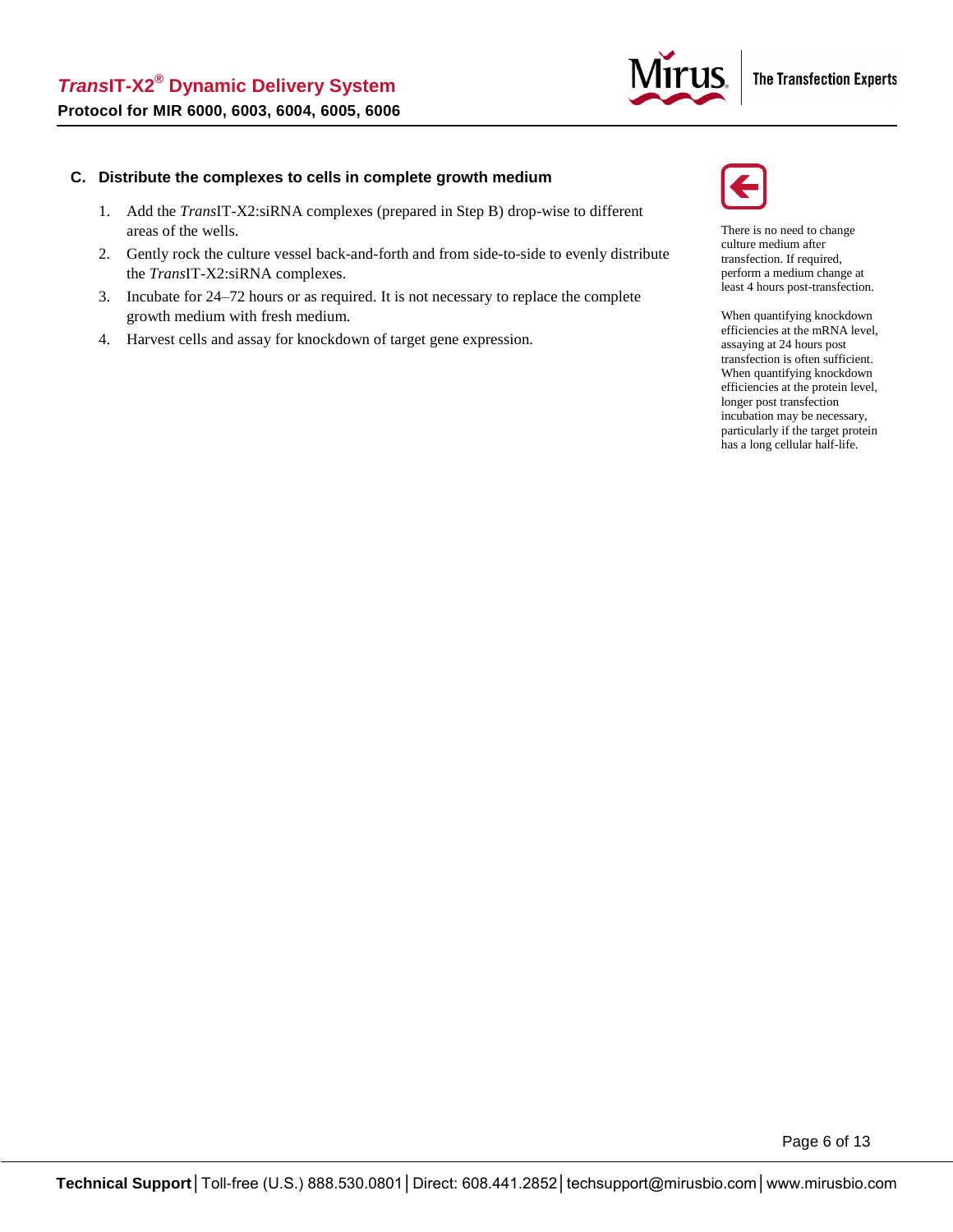

**BEFORE YOU START: CO**-**TRANSFECTION**

#### **Important Tips for DNA & siRNA Co-Transfection**

Observe the following recommendations when performing co-transfection of DNA and siRNA. The suggestions below yield high efficiency gene delivery and knockdown of target gene expression using *Trans*IT-X2 Dynamic Delivery System. Please refer to **Table 3** on page 8 for recommended starting conditions depending on culture vessel size.

- **Cell density (% confluence) at transfection.** The recommended cell density for most cell types is  $\geq$  80% confluence. Determine the optimal cell density for each cell type in order to maximize transfection efficiency. Divide the cells 18–24 hours before transfection to ensure that the cells are actively dividing and reach the appropriate cell density at the time of transfection.
- **DNA purity.** Use highly purified, sterile, and contaminant-free DNA for transfection. Plasmid DNA preps that are endotoxin-free and have  $A_{260/280}$  absorbance ratio of 1.8–2.0 are desirable. DNA prepared using miniprep kits is not recommended as it might contain high levels of endotoxin. We recommend using MiraCLEAN® Endotoxin Removal Kit (MIR 5900) to remove any traces of endotoxin from your DNA preparation.
- **Volume of** *Trans***IT-X2.** The amount of *Trans*IT-X2 required in co-transfection experiments is dictated by the µg of DNA. Determine the best *Trans*IT-X2:DNA ratio for each cell type. Start with 3 µl of *Trans*IT-X2 per 1 µg of DNA. Vary the amount of *Trans*IT-X2 from 2–6 µl per 1 µg DNA to find the optimal ratio. **Table 3** on page 8 provides recommended starting conditions based on cell culture vessel size.



**NOTE:** Optimal starting conditions for many cell types can be found using our online transfection database, Reagent Agent<sup>®</sup> [\(www.mirusbio.com/ra\)](http://www.mirusbio.com/ra).

- **siRNA dilution**. Dilute siRNA using the manufacturer's recommended buffer. Alternatively, use 100 mM NaCl in 50 mM Tris, pH 7.5, made with RNase-free water. **Do not** use water alone to dilute siRNA, as this may result in denaturation of the siRNA.
- **siRNA concentration.** siRNA used for transfection should be highly pure, sterile, and the correct sequence. Depending on the type of experiment, the optimal final siRNA concentration for transfection is typically within the range of 10–50 nM. As a starting point, we recommend 25 nM siRNA (final concentration in well).
- **Proper controls.** Mirus recommends transfecting a plasmid-only control to verify gene expression and provide a reference for determining gene expression knockdown.
- **Complex formation conditions.** Prepare *Trans*IT-X2:DNA complexes in serum-free growth medium. Mirus recommends Opti-MEM I Reduced-Serum Medium.
- **Cell culture conditions.** Culture cells in the appropriate medium. *Trans*IT-X2 yields improved efficiencies when transfections are performed in complete growth medium without a post-transfection medium change. There is no need to perform a medium change to remove the transfection complexes.
- **Presence of antibiotics.** Antibiotics will inhibit transfection complex formation and therefore should be excluded from the complex formation step. Transfection complexes can be added to cells grown in complete culture medium containing serum and low levels of antibiotics (0.1–1X final concentration of penicillin/streptomycin mixture).
- **Post-transfection incubation time.** Determine the best incubation time post-transfection for each cell type. The optimal incubation time is generally 24–72 hours, but will vary depending on the goal of the experiment, nature of the plasmid used, and the half-life of the expressed protein.



Lower cell densities may be necessary when post-transfection incubation times are greater than 48 hours. If lower cell densities are plated, test a range of *Trans*IT-X2 volumes to determine the optimal concentration.



*Do not* use serum or antibiotics in the medium during transfection complex formation.

Page 7 of 13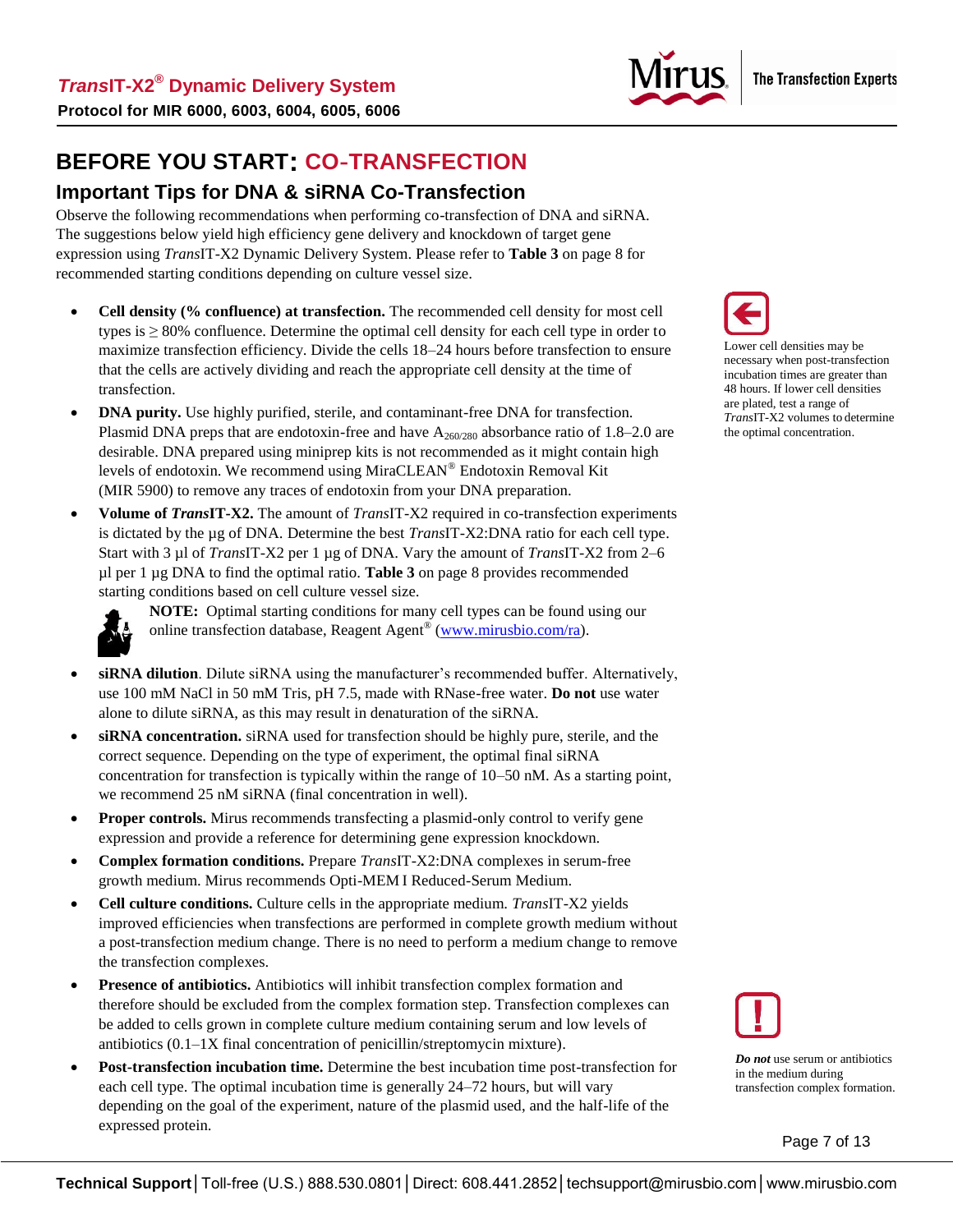

## **DNA & siRNA CO-TRANSFECTION PROTOCOL**

The following procedure describes how to perform co-transfection of DNA and siRNA using *Trans*IT-X2 in 6-well plates. Appropriately increase or decrease the amounts of serum free medium, *Trans*IT-X2, DNA, siRNA and complete culture medium based on the surface area of the cell culture vessel (please refer to **Table 3**).

**Table 3.** Recommended starting conditions for DNA and siRNA co-transfections with *Trans*IT-X2 Dynamic Delivery System

| <b>Culture vessel</b>                   | 96-well<br>plate    | 48-well<br>plate   | 24-well<br>plate   | 12-well<br>plate | 6-well<br>plate | $10$ -cm<br>dish | <b>T75</b><br>flask |
|-----------------------------------------|---------------------|--------------------|--------------------|------------------|-----------------|------------------|---------------------|
| Surface area                            | $0.35 \text{ cm}^2$ | $1.0 \text{ cm}^2$ | $1.9 \text{ cm}^2$ | 3.8 $cm2$        | 9.6 $cm2$       | 59 $cm2$         | 75 cm <sup>2</sup>  |
| Complete growth<br>medium               | $92 \mu l$          | $263$ µl           | $0.5$ ml           | $1.0$ ml         | $2.5$ ml        | $15.5$ ml        | 19.7 ml             |
| Serum-free<br>medium                    | $9 \mu l$           | $26 \mu l$         | $50 \mu l$         | $100 \mu l$      | $250$ µl        | $1.5$ ml         | $1.9$ ml            |
| $DNA$ $(1\mu g/\mu l)$<br>stock)        | $0.1 \mu l$         | $0.26$ µl          | $0.5 \mu l$        | $1.0 \mu l$      | $2.5$ $\mu$ l   | $15 \mu l$       | $19 \mu l$          |
| $siRNA(10 \mu M)$<br>stock) 25 nM final | $0.25$ µl           | $0.7$ µl           | $1.4 \mu l$        | $2.8$ µl         | $6.8$ µl        | $42.5$ µl        | 54 µl               |
| $TransIT-X2$                            | $0.3$ µl            | $0.78$ µl          | $1.5 \mu l$        | $3 \mu l$        | $7.5$ µl        | $45 \mu l$       | $57 \mu l$          |

Surface areas are based on Greiner tissue culture plates and Falcon 10-cm dishes and T75 flasks. All volumes given are per well (or per dish) for a given culture vessel.

If small volumes of *Trans*IT-X2 need to be pipetted, dilute the reagent in serum-free medium before each use to avoid pipetting errors. *Do not* store diluted *Trans*IT-X2.

### **Transient DNA & siRNA Co-Transfection Protocol per Well of a**

#### **6-Well Plate**

#### **A. Plate cells**

1. Approximately 18–24 hours before transfection, plate cells using the following guidelines. For most cell types, cultures should be ≥80% confluent at the time of transfection.

For *adherent cells:* Plate cells at a density of  $0.8-3.0 \times 10^5$  cells/ml.

For suspension cells: Plate cells at a density of  $2.5-5.0 \times 10^5$  cells/ml.

2. Incubate the cells overnight.

#### **B. Prepare co-transfection complexes (Immediately before transfection)**

- 1. Warm *Trans*IT-X2 to room temperature and vortex gently before using.
- 2. Place 250 µl of Opti-MEM I Reduced-Serum Medium in a sterile tube.
- 3. Add 2.5  $\mu$ g (2.5  $\mu$ l of 1  $\mu$ g/ $\mu$ l stock) plasmid DNA. Pipet gently to mix completely.
- 4. Add 6.8 µl of a 10 µM siRNA stock solution (25 nM final concentration per well). Pipet gently to mix completely.
- 5. Add 7.5 µl of *Trans*IT-X2. Pipet gently to mix completely. For further optimization of your cell type, test additional amounts of *Trans*IT-X2 (please refer to "Before You Start" on page 7.
- 6. Incubate at room temperature for 15–30 minutes to allow sufficient time for complexes to form.

Page 8 of 13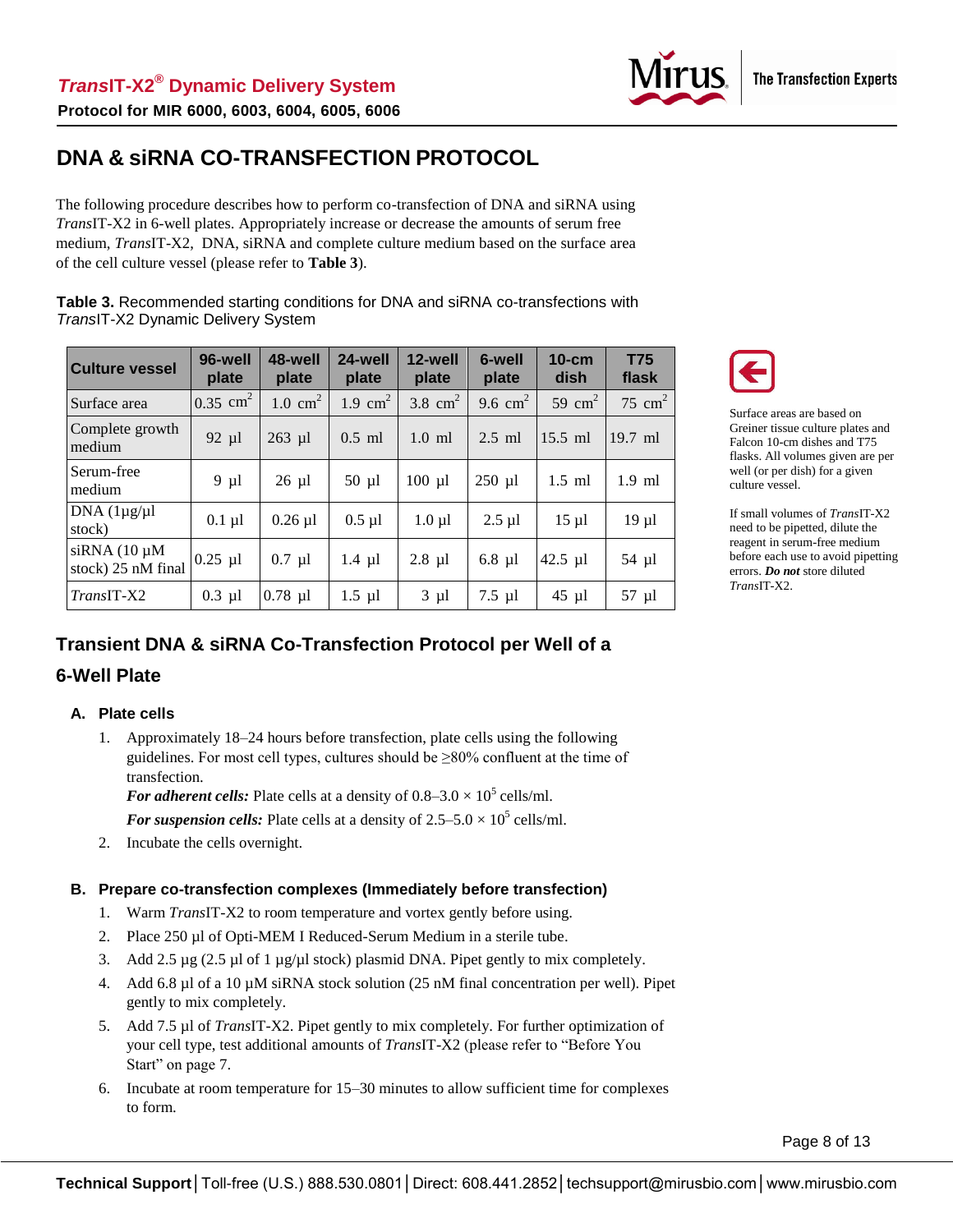

#### **C. Distribute the complex mixture to cells in complete growth medium**

- 1. Add the co-transfection complexes (prepared in Step B) drop-wise to different areas of the wells.
- 2. Gently rock the culture vessel back-and-forth and from side-to-side to evenly distribute the co-transfection complexes.
- 3. Incubate for 24–72 hours or as required. It is not necessary to replace the complete growth medium with fresh medium.
- 4. Harvest cells and assay for knockdown of target gene expression.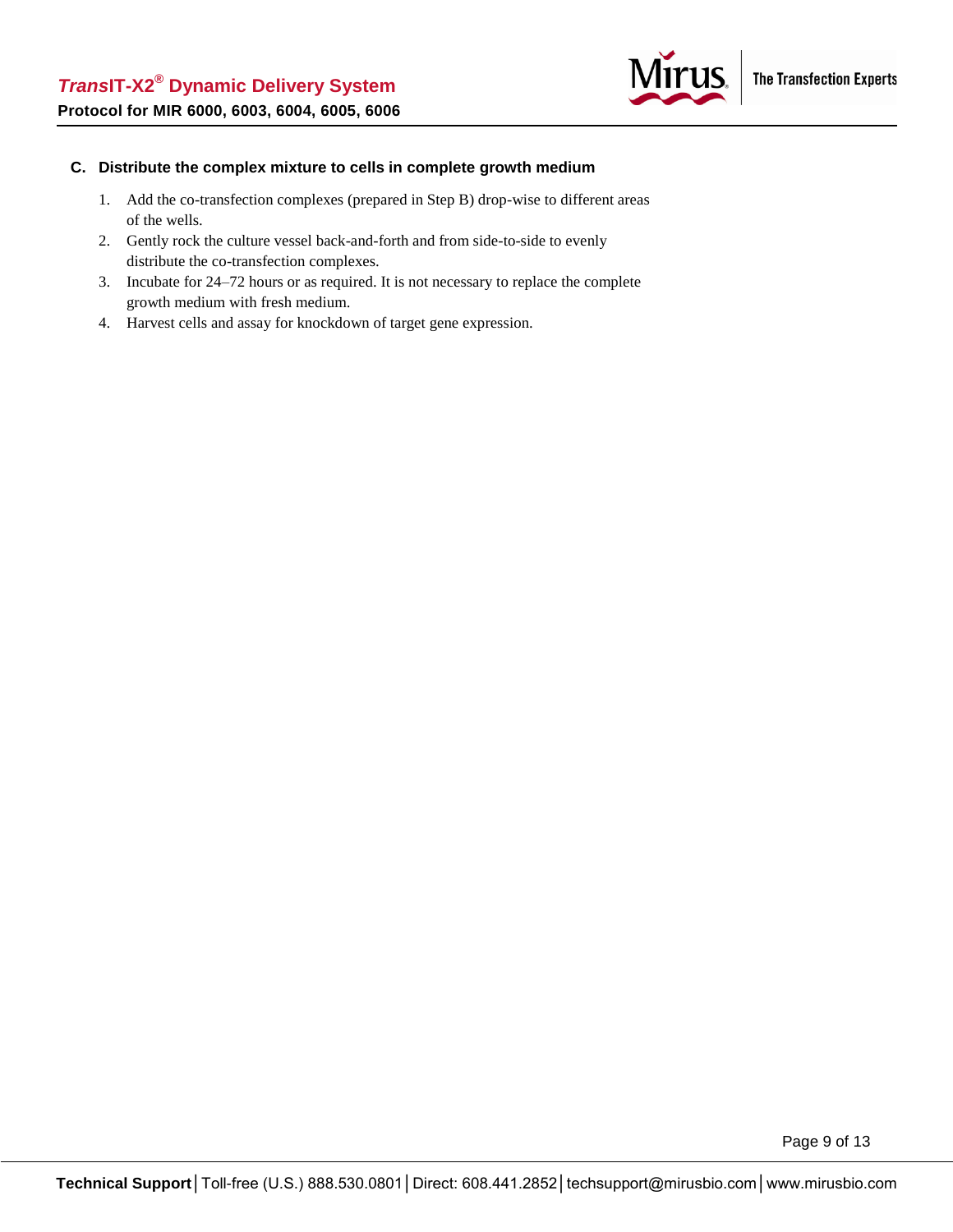

**Protocol for MIR 6000, 6003, 6004, 6005, 6006**

## **TROUBLESHOOTING GUIDE**

| POOR DNA TRANSFECTION EFFICIENCY                                  |                                                                                                                                                                                                                                                                                       |  |  |  |
|-------------------------------------------------------------------|---------------------------------------------------------------------------------------------------------------------------------------------------------------------------------------------------------------------------------------------------------------------------------------|--|--|--|
| <b>Problem</b>                                                    | <b>Solution</b>                                                                                                                                                                                                                                                                       |  |  |  |
| Incorrect vector sequence                                         | If you do not observe expression of your target insert, verify the sequence of the plasmid DNA.                                                                                                                                                                                       |  |  |  |
| Suboptimal TranslT-<br>X2:DNA ratio                               | Determine the best TransIT-X2: DNA ratio for each cell type. Titrate the TransIT-X2 from 2–6 µl<br>per 1 µg DNA. Refer to "Before You Start" on Page 2.                                                                                                                               |  |  |  |
|                                                                   | Determine the DNA concentration accurately. Use plasmid DNA preps that have an $A_{260/280}$<br>absorbance ratio of 1.8–2.0.                                                                                                                                                          |  |  |  |
| Suboptimal DNA<br>concentration                                   | The optimal DNA concentration generally ranges between $1-3$ µg/well of a 6-well plate. Start<br>with 2.5 µg/well of a 6-well plate. Consider testing more or less DNA while scaling the amount of<br>TransIT-X2 accordingly.                                                         |  |  |  |
|                                                                   | Use highly purified, sterile, endotoxin- and contaminant-free DNA for transfection.                                                                                                                                                                                                   |  |  |  |
| Low-quality plasmid DNA                                           | We recommend using Mirus MiraCLEAN Endotoxin Removal Kit (MIR 5900) for removal of<br>endotoxin from your DNA preparation. Alternatively, use cesium chloride gradient or anion<br>exchange purified DNA which contains levels of endotoxin that do not harm most cells.              |  |  |  |
|                                                                   | Do not use DNA prepared using miniprep kits as it might contain high levels of endotoxin.                                                                                                                                                                                             |  |  |  |
| Cells not actively dividing<br>at the time of transfection        | Divide the culture at least 18–24 hours before transfection to ensure that the cells are actively<br>dividing and reach optimal cell density at time of transfection.                                                                                                                 |  |  |  |
| Transfection incubation<br>time                                   | Determine the optimal transfection incubation time for each cell type and experiment. Test a<br>range of incubation times (e.g. $12-72$ hours). The best incubation time is generally $24-48$ hours.                                                                                  |  |  |  |
| TransIT-X2 was not mixed<br>properly                              | Warm TransIT-X2 to room temperature and vortex gently before each use.                                                                                                                                                                                                                |  |  |  |
| Precipitate formation<br>during transfection<br>complex formation | During complex formation, scale all reagents according to Table 1 on Page 2, or Table 3 on Page<br>8 including serum-free media, <i>TransIT-X2</i> , and plasmid DNA (and siRNA for co-transfection).                                                                                 |  |  |  |
|                                                                   | Precipitation maybe observed when excess DNA is used during complex formation. This may<br>negatively impact transfection efficiency. To avoid precipitation when using high concentrations<br>of DNA, increase the volume of serum-free medium during complex formation by two-fold. |  |  |  |
| Proper experimental<br>controls were not included                 | To assess delivery efficiency of plasmid DNA, use Mirus Label IT® Tracker™ Intracellular<br>Nucleic Acid Localization Kit to label the target plasmid or Mirus prelabeled Label IT Plasmid<br>Delivery Controls (please refer to Related Products on Page 13).                        |  |  |  |
|                                                                   | To verify efficient transfection, use <i>TransIT-X2</i> to deliver a positive control such as a luciferase,<br>beta-galactosidase or green fluorescent protein (GFP) encoding plasmid.                                                                                                |  |  |  |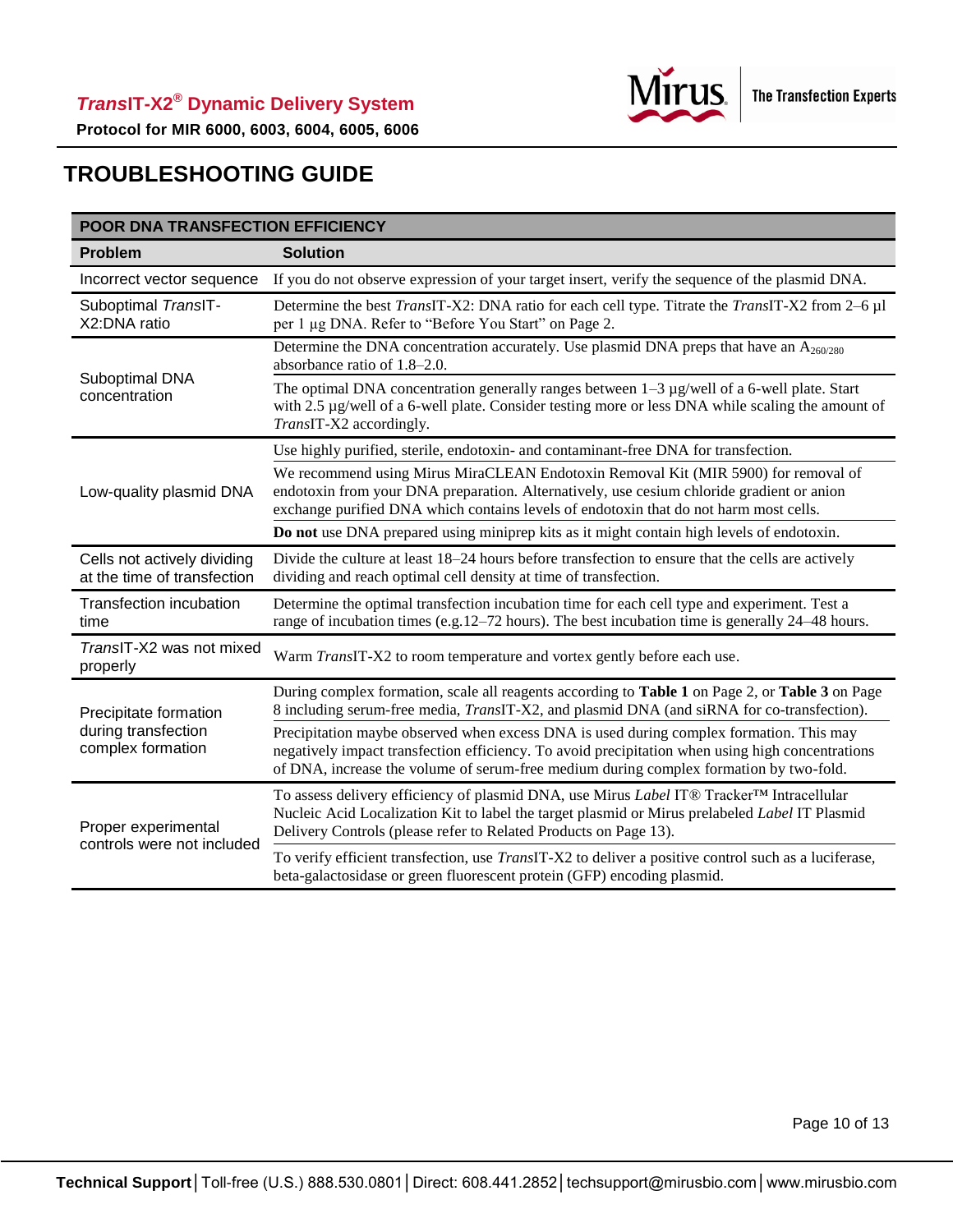

## **TROUBLESHOOTING GUIDE continued**

| <b>HIGH CELLULAR TOXICITY</b>                                                                |                                                                                                                                                                                                                                                                                                                  |  |  |
|----------------------------------------------------------------------------------------------|------------------------------------------------------------------------------------------------------------------------------------------------------------------------------------------------------------------------------------------------------------------------------------------------------------------|--|--|
| <b>Problem</b>                                                                               | <b>Solution</b>                                                                                                                                                                                                                                                                                                  |  |  |
| Cell density not optimal at<br>time of transfection                                          | Determine optimal cell density for each cell type to maximize transfection efficiency. Use this<br>density to ensure reproducibility. For most cell types, $\geq 80\%$ confluence is recommended at<br>transfection, but use of higher or lower densities may increase cell viability depending on cell<br>type. |  |  |
| Cell morphology has<br>changed                                                               | Mycoplasma contamination can alter cell morphology and affect transfection efficiency. Check<br>your cells for mycoplasma contamination. Use a fresh frozen stock of cells or use appropriate<br>antibiotics to eliminate mycoplasma.                                                                            |  |  |
|                                                                                              | A high or low cell passage number can make cells more sensitive and refractory to transfection.<br>Maintain a similar passage number between experiments to ensure reproducibility.                                                                                                                              |  |  |
| Medium change or<br>addition may be necessary                                                | If incubating for 48–72 hours, it may be necessary to change the complete medium 24 hours<br>post-transfection.                                                                                                                                                                                                  |  |  |
| <b>Transfection complexes</b><br>and cells not mixed<br>thoroughly after complex<br>addition | Add transfection complexes drop-wise to the cells. Gently rock the dish back-and-forth and from<br>side-to-side to distribute the complexes evenly. Do not swirl or rotate the dish, as this may cause<br>uneven distribution.                                                                                   |  |  |
| <b>Transfection complexes</b><br>added to cells cultured in<br>serum-free medium             | TransIT-X2 efficiently transfects cells cultured in serum-free medium; however, toxicity may be<br>higher if serum is not present. If toxicity is a problem, consider adding serum to the culture<br>medium.                                                                                                     |  |  |
| siRNA knockdown of an<br>essential gene                                                      | If the siRNA is directed against a gene that is essential to the cell, cytotoxicity may be observed<br>due to knockdown of the target gene. Include a transfection control with non-targeting siRNA to<br>compare the cytotoxic effects of the gene being knocked down.                                          |  |  |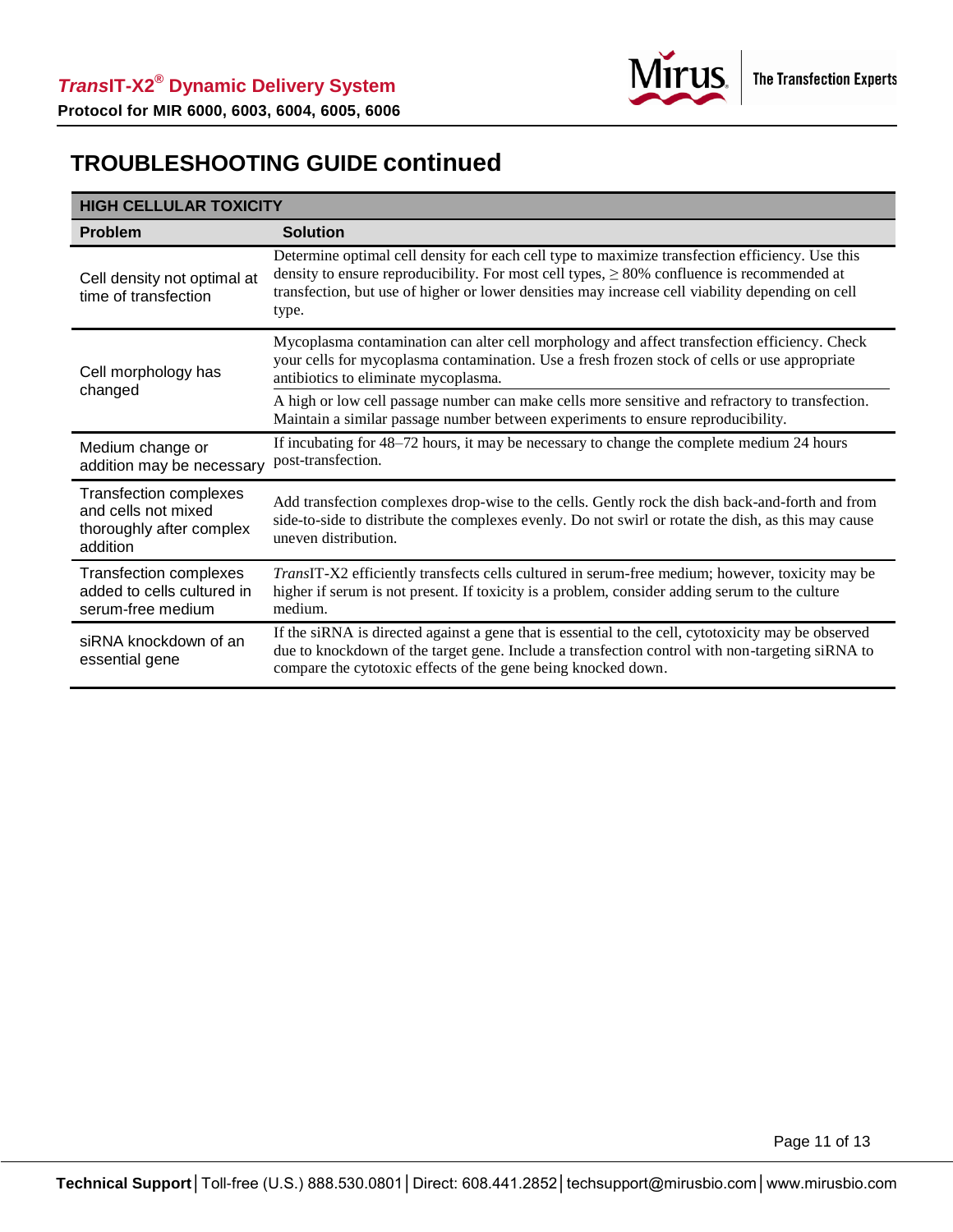

## **TROUBLESHOOTING GUIDE CONTINUED**

| <b>POOR SIRNA KNOCKDOWN</b>              |                                                                                                                                                                                                                                                                                                                                                                                                                                                                                                                                                                                                                                |  |  |
|------------------------------------------|--------------------------------------------------------------------------------------------------------------------------------------------------------------------------------------------------------------------------------------------------------------------------------------------------------------------------------------------------------------------------------------------------------------------------------------------------------------------------------------------------------------------------------------------------------------------------------------------------------------------------------|--|--|
| <b>Problem</b>                           | <b>Solution</b>                                                                                                                                                                                                                                                                                                                                                                                                                                                                                                                                                                                                                |  |  |
| Suboptimal TransIT-<br>X2:siRNA ratio    | For optimization, test three levels of <i>TransIT-X2</i> , e.g. 5, 7.5, and 10 µl per well of a 6-well<br>plate, using 25 nM siRNA (final concentration in the well). It may be necessary to titrate outside<br>of this range depending on the cell type.                                                                                                                                                                                                                                                                                                                                                                      |  |  |
| Suboptimal siRNA<br>concentration        | Determine the optimal siRNA concentration by titrating from 10–50 nM (final concentration in<br>the well). We recommend starting with 25 nM siRNA (final concentration in the well). In some<br>instances, higher concentrations of siRNA up to 200 nM may be necessary to achieve sufficient<br>knockdown of the gene of interest. Refer to "Before You Start" on Page 4.                                                                                                                                                                                                                                                     |  |  |
| Transfection incubation time             | Determine the optimal transfection incubation time for each cell type and experiment. Test a<br>range of incubation times (e.g. 24–72 hours). When quantifying knockdown efficiencies at the<br>mRNA level, assaying at 24 hours post transfection is often sufficient. When quantifying<br>knockdown efficiencies at the protein level, longer post transfection incubation may be necessary<br>if the target protein has a long cellular half-life.                                                                                                                                                                          |  |  |
| Cell-type dependence                     | Some cell types might exhibit better knockdown efficiencies with an alternative siRNA delivery<br>reagent from Mirus. Mirus Bio offers the TransIT®-siPAK Trial Kit which contains both the<br>TransIT-siQUEST® and TransIT-TKO® Transfection Reagents.                                                                                                                                                                                                                                                                                                                                                                        |  |  |
| Incorrect siRNA sequence                 | Ensure that the sequence of the siRNA is correct for the gene of interest. More than one<br>sequence may need to be tested for optimal knockdown efficiency and to ensure on-target<br>effects.                                                                                                                                                                                                                                                                                                                                                                                                                                |  |  |
| Proper controls were not<br>included     | We recommend including the following controls:<br>1. Serum-free medium alone<br>2. Serum-free medium + $TransIT-X2$ + non-targeting siRNA<br>To verify efficient transfection and knockdown, use TransIT-X2 to deliver a siRNA targeted<br>against a ubiquitous gene, e.g. GAPDH or Lamin A/C, followed by target Western blotting or<br>mRNA quantification using qPCR.                                                                                                                                                                                                                                                       |  |  |
|                                          | To assess delivery efficiency of siRNA, use Mirus Label IT® siRNA Tracker <sup>™</sup> Intracellular<br>Localization Kits or a prelabeled Label IT® RNAi Delivery Control (please refer to Related<br>Products on Page 13).                                                                                                                                                                                                                                                                                                                                                                                                    |  |  |
| Denatured siRNA                          | To dilute siRNA, use the manufacturer's recommended buffer or 100 mM NaCl, 50 mM Tris,<br>pH 7.5 in RNase-free water. Do not use water as this can denature the siRNA at low<br>concentration during long-term storage.                                                                                                                                                                                                                                                                                                                                                                                                        |  |  |
| Poor quality of siRNA                    | Avoid siRNA degradation by using RNase-free handling procedures and plastic ware.<br>Degradation of siRNA can be detected on acrylamide gels.                                                                                                                                                                                                                                                                                                                                                                                                                                                                                  |  |  |
| Inhibitor present during<br>transfection | Serum and antibiotics inhibit transfection complex formation. Prepare all TransIT-X2 complexes<br>in serum-free growth medium. We recommend Opti-MEM I Reduced Serum medium. Once<br>transfection complexes are formed, they can be added directly to cells cultured in complete<br>growth medium containing serum and 0.1-1X antibiotics.<br>The presence of polyanions such as dextran sulfate or heparin can inhibit transfection. Use<br>transfection medium that does not contain these polyanions. If necessary, the transfection<br>medium can be replaced with polyanion containing medium 24 hours post transfection. |  |  |
| TransIT-X2 was not mixed<br>properly.    | Warm TransIT-X2 to room temperature and vortex gently before each use.                                                                                                                                                                                                                                                                                                                                                                                                                                                                                                                                                         |  |  |

Page 12 of 13